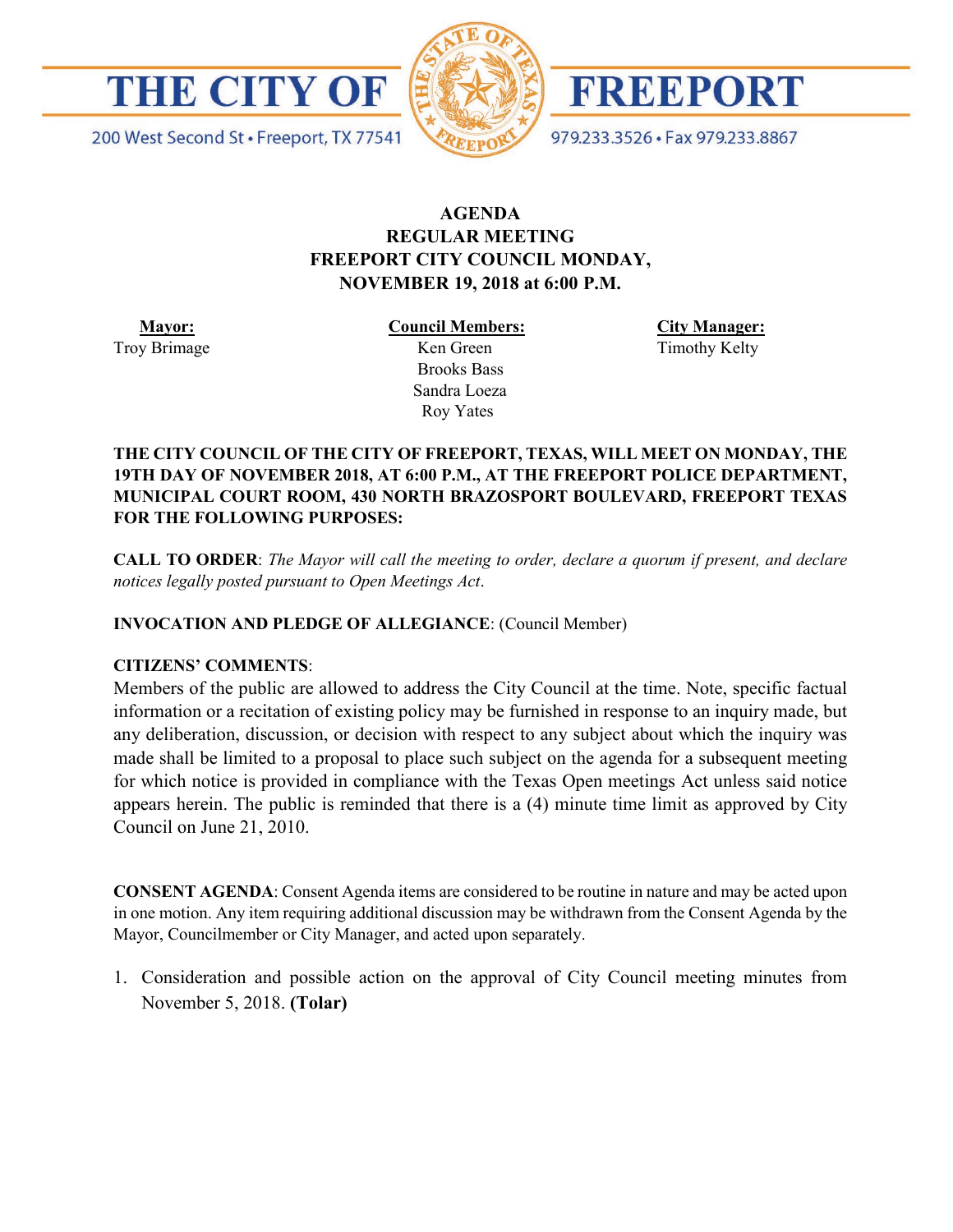- 2. Consideration of approving Resolution No. 2018-2565 for a clarification of the employment contract of Tim Kelty and possible amendment to include an allowance for relocation reimbursement. **(Kelty)**
- 3. Consideration of a request from Will J. Brooks, Parade Co-Chairman of the 33rd Annual Dr. Martin Luther King Jr. Celebration Committee (MLKCC), permission to close portions of the following streets during the parade to be held on Monday, January 21, 2018. The parade will start at 11:00 a.m. at East Park and Fourth Street, down 2nd Street to Brazosport Blvd. to Municipal Park and the Rally at the Freeport Municipal Park will end at 4:00 p.m. **(Tolar)**

### **COUNCIL BUSINESS – REGULAR SESSION:**

- 4. Consideration of approving the cost of purchasing a 4-wheel drive tractor. **(Hoelewyn)**
- 5. Consideration of approving the cost of purchasing a mechanical sweeper. **(Hoelewyn)**
- 6. Consideration of Ordinance No. 2018-2563 amending the budget for the 2018-2019 budget. **(Welch)**
- 7. Consideration of authorizing the City Secretary to advertise for bids for the sale of Lot 8, Block 8, Velasco Townsite locally known as 5 South Ave B, Freeport and set a bid date. **(Tolar)**

#### **WORK SESSION:**

- 8. The City Council may deliberate and make inquiry into any item listed in the Work Session.
	- A. Mayor Troy T. Brimage announcements and comments.
	- B. Councilman Green Ward A announcements and comments.
	- C. Councilman Bass Ward B announcements and comments.
	- D. Councilwoman Loeza Ward C announcements and comments.
	- E. Councilman Yates Ward D announcements and comments.
	- F. Updates on current infrastructure.
	- G. Update on reports / concerns from Department heads.